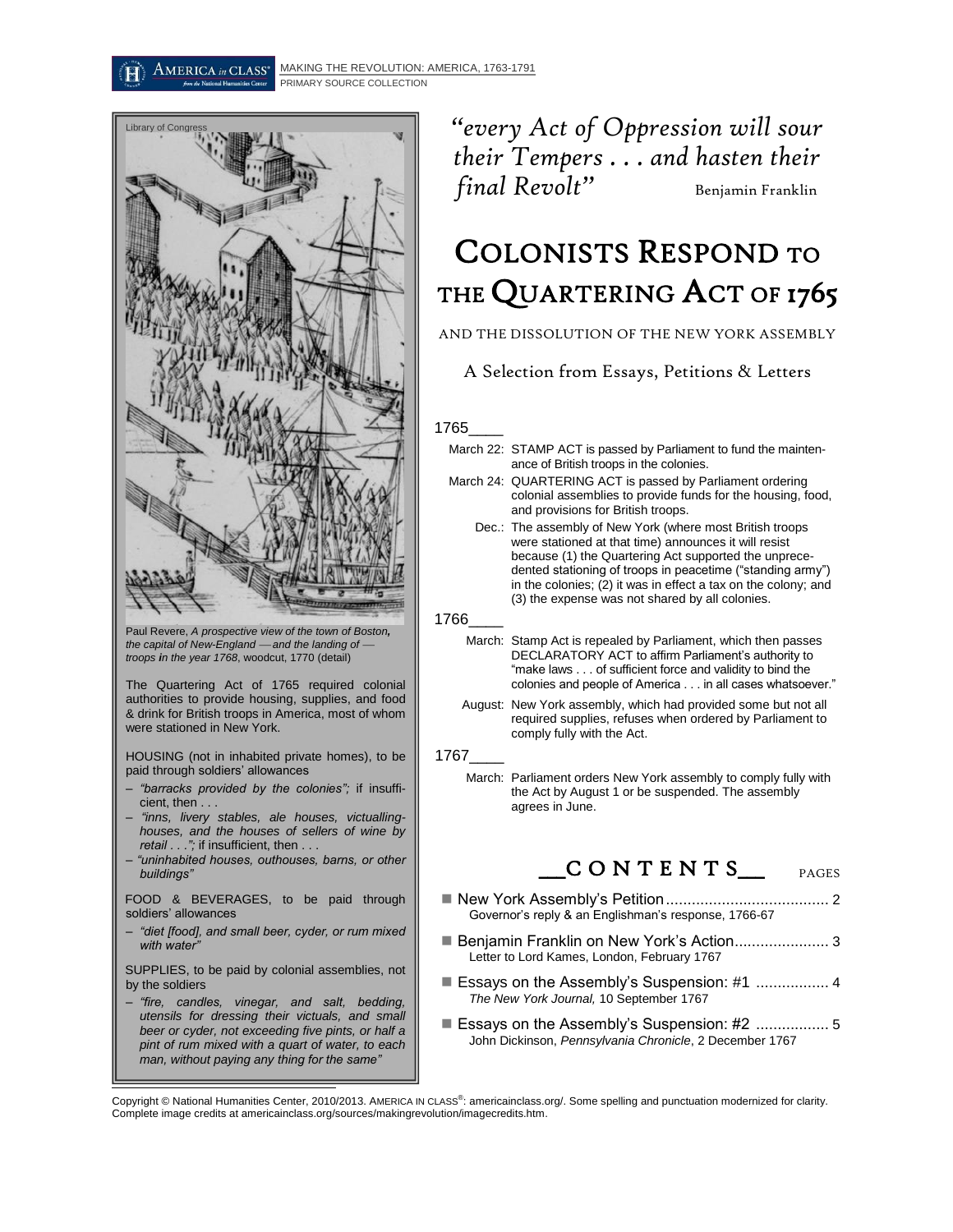# \_\_LEGISLATIVE PETITION OPPOSING THE QUARTERING ACT, 1767\_\_

**NEW YORK GENERAL ASSEMBLY, Petition to the Royal Governor, Sir Henry** Moore, 15 December 1766 (published in the *New-York Mercury*, 24 December 1766). EXCERPTS.

We, His Majesty's most dutiful and loyal Subjects, the General Assembly of the Colony of *New York*, have taken your Excellency's message of the 17<sup>th</sup> of *November* last, into our most serious Consideration: and beg Leave to assure your Excellency that nothing would give us a greater Pleasure than to find it in our Power to comply with every Requisition tending in any manner to promote His Majesty's Service. It is therefore with great Concern that we find it impossible to comply with what is now demanded, consistent with our Obligations to our Constituents [citizens of the colony]. . . .

In the Provision we made last Session for quartering Two Battalions and one Company of Artillery, we loaded ourselves with a Burden much greater than any of the neighboring Governments lie under for that Service, and imagined that, far from being censured on that Account, it would be accepted as a new Instance of that Loyalty and Affection to His Majesty's Government, of which this Colony has exhibited so many Proofs.

We beg Leave, further, to represent to your Excellency that, by the Act of Parliament, it appears to be the Intention of the Legislature to provide for the quartering Soldiers only on a March; but according to the Construction [interpretation] put on it here, it is required that all the Forces which shall at any Time enter this Colony, shall be quartered during the whole Year, in a very unusual and expensive Manner: That by marching several Regiments into this Colony, this Expense would become ruinous and insupportable; And, therefore, we cannot consistent with our Duty to our Constituents, put it in the Power of any Person . . . to lay such a Burden on them.

■ SIR HENRY MOORE, governor of New York, Reply to the petition of the New York Assembly, 19 December 1766 (published in the *New-York Mercury*, 24 December 1766).

It is with no small Concern that I find the Sentiments of this House differing so much from mine in Regard to the Subject Matter of the Address now presented to me, which shall, by the first Opportunity, be transmitted to the [British] Secretary of State in Order to be laid before his Majesty.

### "A LETTER FROM LONDON TO A GENTLEMAN IN THIS CITY," (New York

City), dated 12 February 1767 (published in the *New-York Mercury*, 27 April 1767). EXCERPT.

The Address of the New York Assembly to their Governor has made a great Noise and Disturbance throughout this Kingdom, in all Companies and Conversations, insomuch that is generally said they are in a State of Rebellion and are endeavoring to thrown off their Dependence, &c. I hear the Ministry are in great and deep Concern about it. — Most People are of Opinion they will certainly enforce the Execution of the Act of Parliament and, to that End, will send over Troops, Ships, &c., the Consequences of which I most sincerely dread in every Light in which they can be viewed, either as an Infringement of the Liberties of the People, or, in the Case of Resistance, for the Miseries such a Conduct must necessarily be productive of.

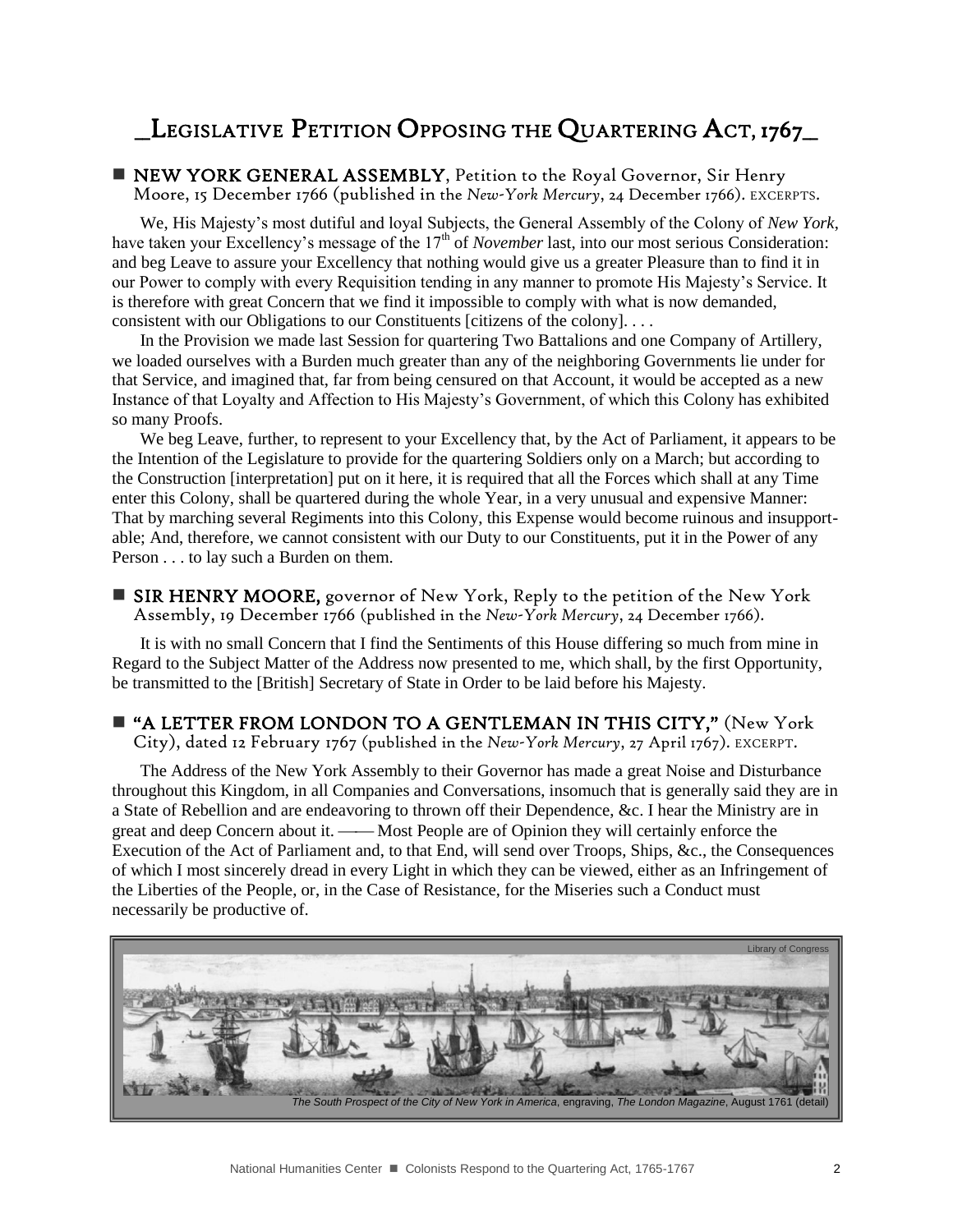**BENJAMIN FRANKLIN, London, Letter to Henry** Home, Lord Kames, 25 February 1767, excerpts on the Quartering Act and the resurgent "Contest between the two Countries."

I have mentioned that the Contest [between Britain and Americal is like to be revived. It is on this Occasion [cause]. In the same Session with the Stamp Act, an Act was pass'd to regulate the Quartering of Soldiers in America. When the Bill was first brought in, it contain'd a Clause empowering the Officers to quarter their Soldiers in private Houses. This we warmly oppos'd and got it omitted. The Bill pass'd however with a Clause that empty Houses, Barns, &c. should be hired for them, and that the respective Provinces, where they were, should pay the Expense and furnish Firing, Bedding, Drink, and some other Articles to the Soldiers, gratis [free]. There is no way for any Province to do this but by the Assembly's making a Law to raise the Money. Pennsylvania Assembly has made such a Law. New York Assembly has refus'd to do it. And now all the Talk here is to send a Force to compel them.



The Reasons given by the Assembly to the Governor for their Refusal are:

–That they understand the Act to mean the furnishing such things to Soldiers only while on their March thro' the Country and not to great Bodies of Soldiers; to be fixt as at present in the Province, the Burden in the latter Case being greater than the Inhabitants can bear;

–That it would put it in the Power of the Captain General to oppress the Province at pleasure, &c.

But there is suppos'd to be another Reason, at bottom, which they intimate tho' they do not plainly express it, to wit, that it is of the nature of an *internal Tax* laid on them by Parliament, which has no Right so to do. Their Refusal is here [Britain] called Rebellion, and Punishment is thought of....

. . . The present Ministry [king's cabinet] are perplexed, and the Measures they will finally take on the Occasion are unknown. But sure I am that if Force is us'd, great Mischief will ensue, the Affections of the People of America to this Country will be alienated, your Commerce will be diminished, and a total Separation of Interests be the final Consequence. . . .

Upon the whole, I have lived so great a Part of my Life in Britain, and have formed so many Friendships in it, that I love it and wish its Prosperity, and therefore wish to see that Union on which alone I think it can be secur'd and establish'd. As to America, the Advantages of such an Union to her are not so apparent. She may suffer at present under the arbitrary Power of this Country; she may suffer for a while in a Separation from it; but these are temporary Evils that she will outgrow. Scotland and Ireland are differently circumstanc'd. Confin'd by the Sea, they can scarcely increase in Numbers, Wealth and Strength so as to overbalance England. But America, an immense Territory, favor'd by Nature with all Advantages of Climate, Soil, great navigable Rivers and Lakes, &c. must become a great Country, populous and mighty; and will in a less time than is generally conceiv'd be able to shake off any Shackles that may be impos'd on her, and perhaps place them on the Imposers.

In the meantime, every Act of Oppression will sour their Tempers, lessen greatly if not annihilate the Profits of your Commerce with them, and hasten their final Revolt: For the Seeds of Liberty are universally sown there, and nothing can eradicate them. And yet there remains among that People so much Respect, Veneration and Affection for Britain that, if cultivated prudently, with kind Usage and Tenderness for their Privileges, they might be easily govern'd still for Ages without Force or any considerable Expense. But I do not see here a sufficient Quantity of the Wisdom that is necessary to produce such a Conduct, and I lament the Want of it.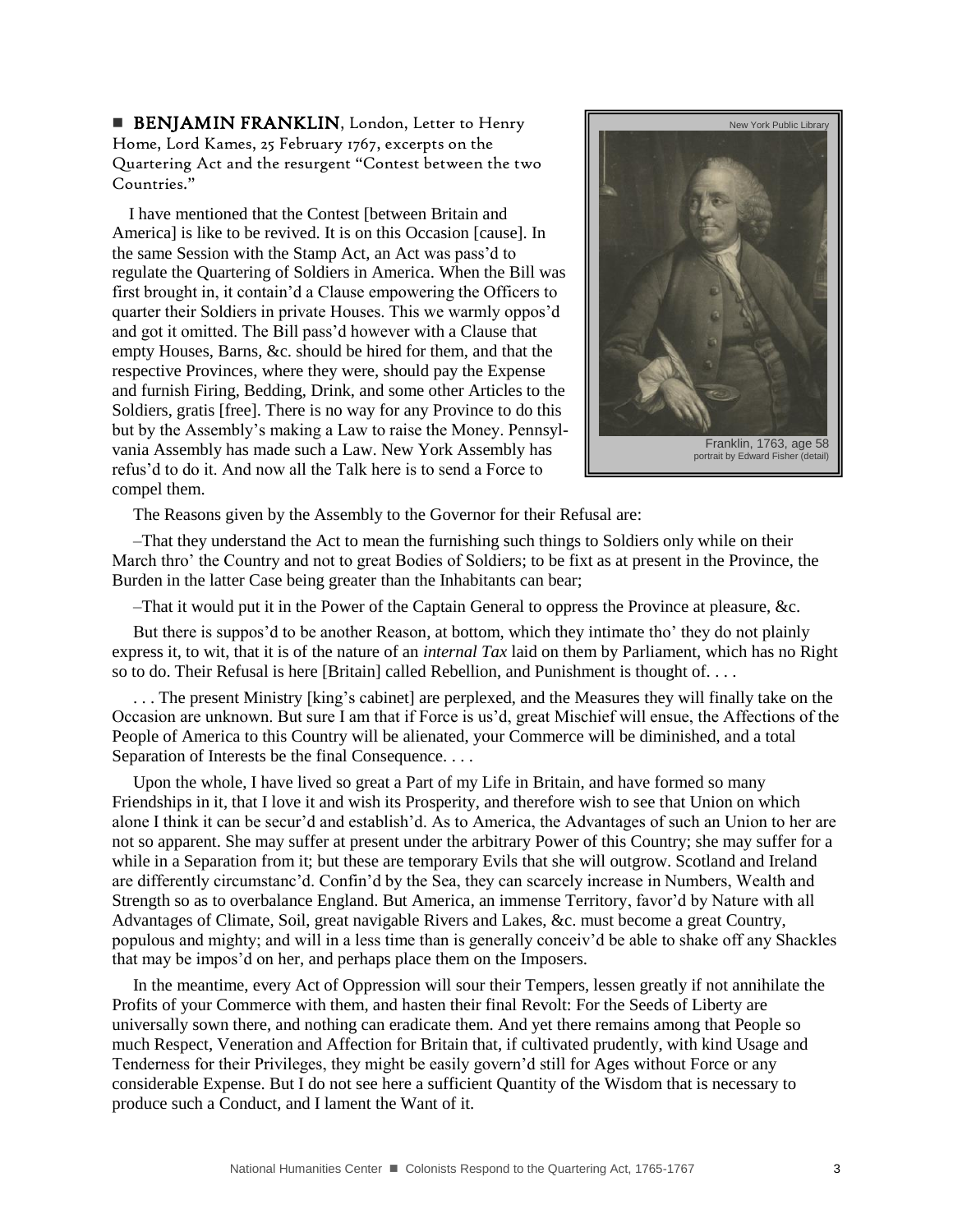# ESSAYS ON THE SUSPENSION OF THE NEW YORK ASSEMBLY, 1767, #1

 "A. F.," *The New York Journal; or the General Advertiser*, 10 September 1767; reprint of letter printed in *The Boston Gazette* after news arrived of the threatened suspension of the New York assembly.

By the past Post [mail] from New York, we learn the H. of C—s have passed a B— $l^1$  for suspending the legislative authority of that province until they comply with the billeting act [Quartering Act]: or in other words, because N. Y. would not give it [funds] up themselves and, by complying with that act acknowledge the P— $t^2$  had a right to legislate for them. What the event of this step will be, I know not, but this I am sure of — nothing can more affect the Liberty of the Colonies than such a step, but a compliance with the a—t itself. If our legislative authority can be suspended whenever we refuse obedience to laws we never consent to, we may as well send home our representatives and acknowledge ourselves slaves; for a Parliament can be of no use to a people

who are subject to laws they do not make. . . . The people in this province [Massachusetts] will, I doubt not, look on this measure in the same light they would were they the object of it, for nothing is

### *"nothing is more certain than as free colonies we must rise & fall together"*

more certain than as free colonies we must rise & fall together. In the late troubles, for want [lack] of experience, many faults and some gross errors were committed, from which I hope we have gained knowledge. Tumult and disorder should be carefully avoided, especially as we have lawful and laudable means in our hands of obtaining redress, which must speedily and effectually relieve us if we will but act as becomes Americans, with one voice and one mind — Let us unanimously agree to confine our imports from  $E-d \& S-d$  to such articles as are absolutely necessary to carry on our fisheries and provide us against the inclemency of the seasons, and we have nothing to fear. . . By this measure we shall avoid everything blameworthy, introduce a spirit of frugality, enrich ourselves, convince our enemies of our resolution and wisdom — and in the end certainly bring about that redress we all desire, and which every good subject [citizen] ultimately aims at.

I cannot think so hardly of Americans as to imagine there can be any difficulty in effecting such a measure; but should there be found among us some who are so lost to all sense of liberty, and so depraved as to suffer their private interest to come in competition with the public, I am persuaded the number will be so small that shame & contempt may bring them to a just sense of their duty without having recourse to the passion of fear.<sup>3</sup>

Let us rise then with one voice and declare like true Englishmen, we abhor slavery and such as would enslave; we love Liberty and her friends; and that we will encourage the one and depress the other by all justifiable means in our power. Let us call upon our sister colonies to join with us in so glorious a work. Let no man think his influence too small to assist in it, but let everyone use his best endeavors to render it universal. Then shall we obtain our wishes and put to shame our enemies, who would gladly see us run into mad disorder and wild confusion at this critical juncture. Let us pursue steadily this point without giving heed to their promises or threats, which are designed to lead us into error, and in the end destroy us. Tho' the Press, that sure and grand support of Liberty and Right, should be *threatened with the*  summary proceedings of the Star Chamber,<sup>4</sup> and our righteous opposition to slavery be called rebellion, yet will a true Englishman pursue his duty with firmness, and leave the event to Heaven.



 $1$  I.e., we learn the House of Commons [in Parliament] have passed a Bill  $\dots$ 

<sup>2</sup> Parliament.

 $3$  Passion of fear," i.e., colonists opposed to resisting British authority will be harassed and their persons and property threatened if not harmed.

<sup>4</sup> Star Chamber: secret English court in the 1600s that prosecuted crimes without regard to the constitutional rights of Englishmen.